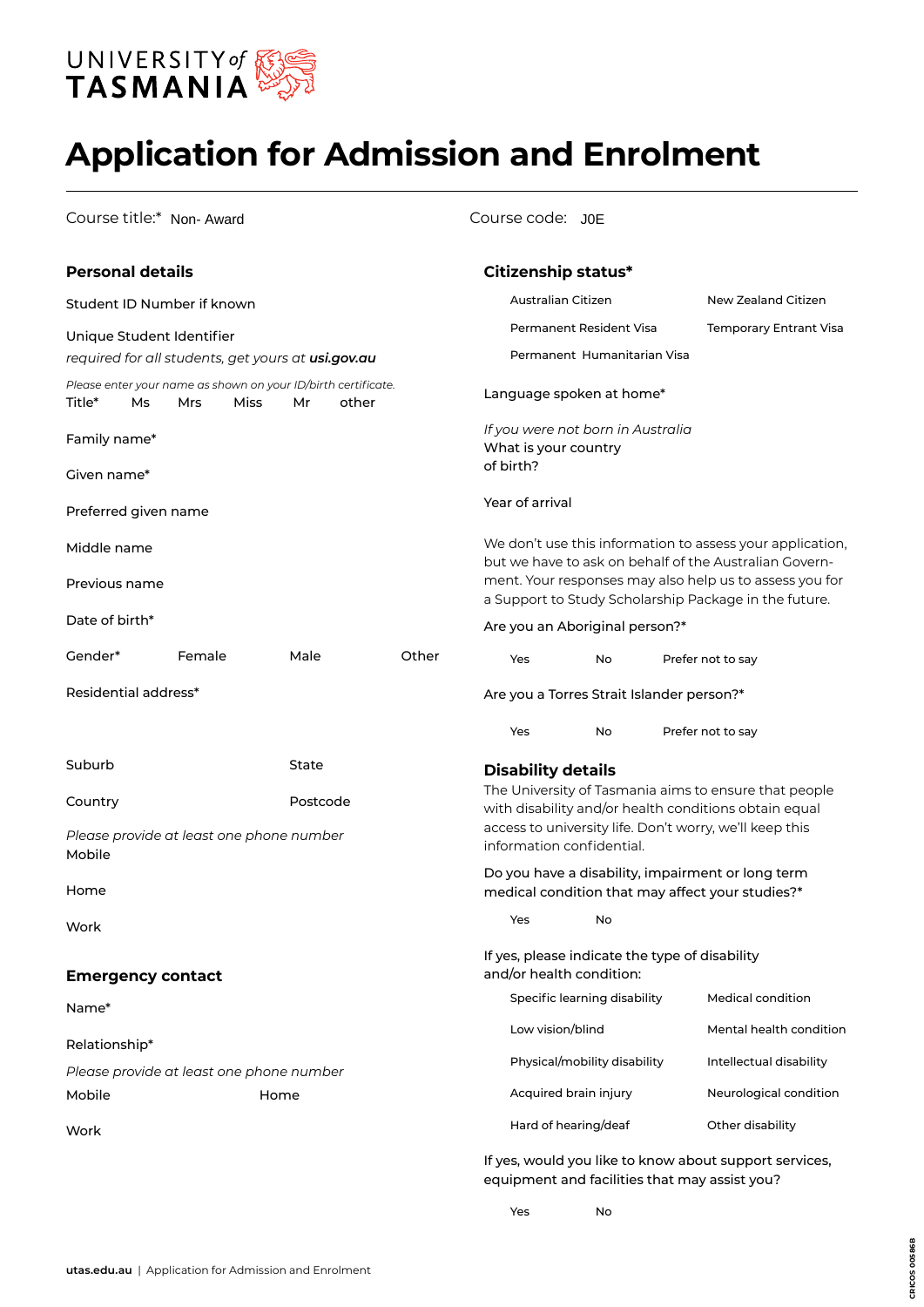#### **Units for enrolment\***

| Unit code<br>eg. BMA101                                                  | Unit title<br>Intro to management |     |             |           | Study period<br>Sem1, Sem2, Winter |     |                | Year |           | Attendance<br>On or off campus | Location<br>Hobart, Ltn, Cradle |    |
|--------------------------------------------------------------------------|-----------------------------------|-----|-------------|-----------|------------------------------------|-----|----------------|------|-----------|--------------------------------|---------------------------------|----|
| <b>Educational history</b><br><b>Secondary Education</b>                 |                                   |     |             |           |                                    |     |                |      |           |                                |                                 |    |
| Highest level studied*                                                   |                                   |     | Grade 9     |           | Grade 10                           |     | Grade 11       |      | Grade 12  |                                |                                 |    |
| Final year of study* eg. 2005                                            |                                   |     |             |           |                                    |     |                |      |           |                                |                                 |    |
| Was this study completed?*                                               |                                   |     | Yes         | <b>No</b> |                                    |     |                |      |           |                                |                                 |    |
| School/college*                                                          |                                   |     |             |           |                                    |     |                |      |           |                                |                                 |    |
| State*                                                                   | <b>TAS</b>                        | ACT | <b>NSW</b>  |           | NT                                 | QLD | SA             |      | <b>WA</b> | <b>VIC</b>                     |                                 |    |
| Post secondary qualifications (please list your highest qualification/s) |                                   |     |             |           |                                    |     |                |      |           |                                |                                 |    |
| Year from                                                                | Year to                           |     | Institution |           |                                    |     | Title of award |      |           |                                | Completed                       |    |
|                                                                          |                                   |     |             |           |                                    |     |                |      |           |                                | Yes                             | No |
|                                                                          |                                   |     |             |           |                                    |     |                |      |           |                                |                                 |    |
|                                                                          |                                   |     |             |           |                                    |     |                |      |           |                                | Yes                             | No |

#### **Educational Level of your Parents or Guardians**\*

These questions are about the highest level of education completed by your parents or guardians and is a requirement of the Australian Government Department of Education and Training (DET). It is not used by the University of Tasmania. Your responses may also help us to assess you for a Support to Study Scholarship Package in the future.

Please answer about the people (up to two) who, during all (or most) of your school years, were your parents or guardians. If you have more than two, answer about those you have spent the most time with.

|                   | Highest level of education |     | Was this study completed? |
|-------------------|----------------------------|-----|---------------------------|
| Parent/guardian 1 |                            | Yes | No                        |
| Parent/guardian 2 |                            | Yes | No.                       |

#### **Student Declaration and Signature\***

By submitting this form I acknowledge I have read and understood the University's Policies available at **[utas.edu.au/policy/policies](http://utas.edu.au/policy/policies)** and I declare to the best of my knowledge and belief the information given in this form is correct and complete. Send your completed form to your College at **[u.connect@utas.edu.au](mailto:u.connect%40utas.edu.au?subject=)**

#### Signature Date Date of the Date of the Date of the Date of the Date of the Date of the Date of the Date of the Date of the Date of the Date of the Date of the Date of the Date of the Date of the Date of the Date of the Dat *Typing your name is acceptable.*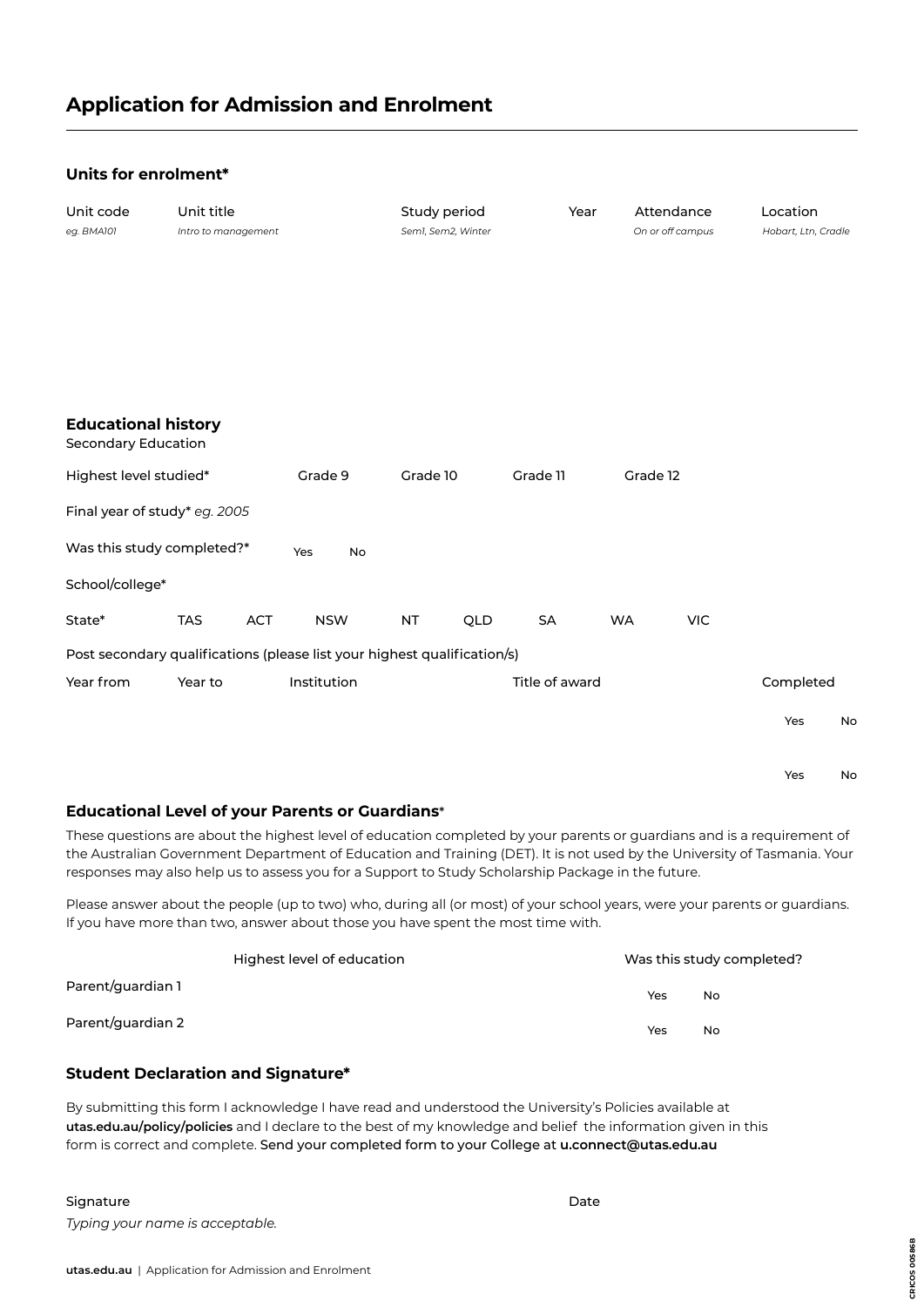### **Application for Admission and Enrolment**

#### **Student Declaration and Signature**

The University of Tasmania collects, stores and uses personal information, including student images, for the purposes of:

- administration of the student's enrolment and progress in their study;
- the provision of other services to the student by the University; and
- to comply with the Higher Education Support Act 2003, the Education Services for Overseas Students (ESOS) Act 2000 and the National Code of Practice for Registration Authorities and Providers of Education and Training to Overseas Students 2007.
- All information and images are:
- collected and stored on a secure server;·only accessed by University staff for the purposes for which they have been collected; and
- will only be used or disclosed in accordance with the University of Tasmania Privacy Policy at **[utas.edu.au/policy/policies](http://utas.edu.au/policy/policies)**.

#### I understand that:

- I have the right to access my personal information held by the University in accordance with the Right to Information Act 2009 (Tas);
- I understand that I may make a Right to Information request to access my information and I am able to do so by following the information provided here: **[utas.edu.au/](http://utas.edu.au/legal-services/compliance/right-to-information) [legal-services/compliance/right-to-information](http://utas.edu.au/legal-services/compliance/right-to-information)**

I consent to The University of Tasmania disclosing my personal information to a person or body external to The University of Tasmania where:

- Disclosure is required or permitted by law to fulfil reporting requirements to Commonwealth/and or state departments, or statutory bodies, including Centrelink.
- Disclosure is made necessary for reasons associated with my enrolment at The University of Tasmania, and including:
	- For the purposes of other institutions involved in the delivery of my course of study,
- For the purposes of providing me with careers advice, services and development, which will benefit me as a student,
- For the purposes of disclosure to external organisations such as professional bodies, if the disclosure is necessary in order for me to undertake learning in a workplace,
- For the purposes of providing information to third parties contracted to administer surveys of students and graduates on behalf of the University For the purposes of being part of the University of Tasmania Alumni database upon graduation to foster alumni relations,
- For the purposes of being part of the The University of Tasmania Advancement Office database to engage with and support the university in the future, and,
- Any other circumstances in accordance with the The University of Tasmania Privacy Policy at **[utas.edu.au/policy/policies](http://utas.edu.au/policy/policies)**
- I authorise The University of Tasmania to obtain official records from any educational institution I have attended to enable my application to be considered. I understand that The University of Tasmania is not responsible if any educational body/institution does not supply these records. I understand that the results of the search will be made available to me on request and that an audit of this authority may also be undertaken.

In relation to my enrolment I acknowledge that:

- It is my responsibility to ensure that my enrolment is correct by the census date.
- I must have engaged in my units of study (as described in the Unit Outline, for example through attendance, submission of assessments, accessing of unit content, use of systems, etc.) to the satisfaction of the Dean by the semester census date, in order to illustrate reasonable endeavours to pass my units and ultimately succeed in the course in which I am enrolled. I must also continue to engage beyond the census date. If I do not display satisfactory commitment in either regard, the University reserves the right to cancel my enrolment;
- I agree to pay all fees, levies and charges within the specified timeliness;
- I acknowledge that I can withdraw from my unit without financial penalty up to the census date, and can withdraw with financial penalty but without academic penalty up until the end of week 7, or equivalent for non-standard semesters;
- I acknowledge that the University is obliged by law to provide enrolment information to the Australian Government. This may affect Centrelink and other Government payments;
- For international students, a failure to engage will result in reporting to the Government and impact visa compliance;
- I must enrol by the published enrolment closing date for a semester. A late enrolment fee of \$100 may be charged for late enrolment;
- I will receive information and notices in relation to my course of study or general information via my University e-mail account;
- I am required to abide by the University Ordinances, Rules, Policies and procedures available at **[utas.edu.au/policy/policies](http://utas.edu.au/policy/policies)**;
- I am aware of the conditions under which I can use the University's Information Technology facilities and I accept responsibility to obtain and read the relevant documents;

**CRICOS 00586B**

CRICOS 00586B

• I understand that the email service may be delivered using cloud services from another provider (e.g. Microsoft) with data centre hosted overseas.